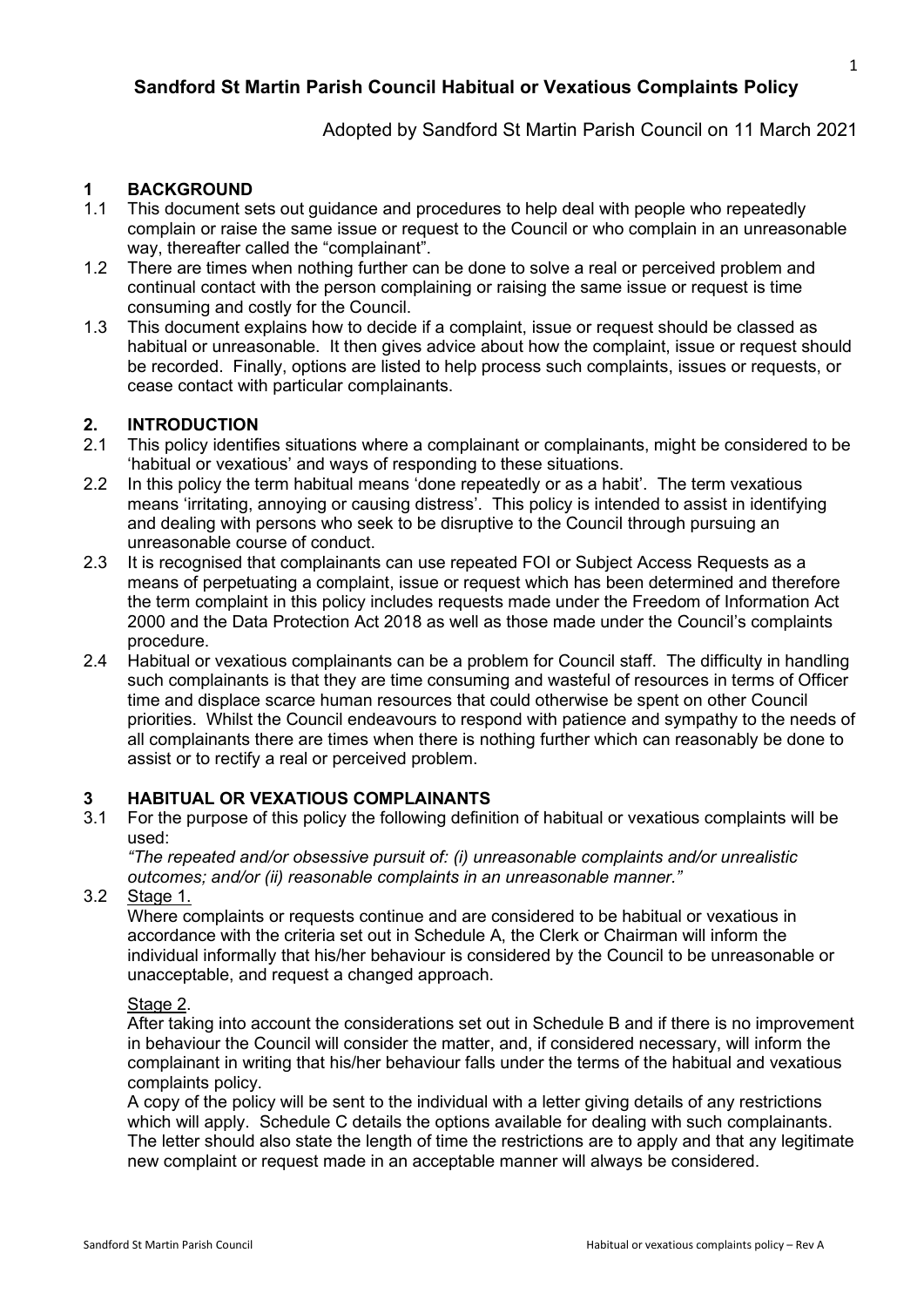Once a complainant has been determined to be habitual or vexatious, their status will be kept under review for one year. If a complainant subsequently demonstrates a more reasonable approach then their status will be reviewed.

#### Stage 3.

Where there is dispute about action taken or not taken by the Council the complainant may refer the matter to the Local Government Ombudsman.

#### **SCHEDULE A – Criteria for Determining Habitual or Vexatious Complainants**

Complainants (and/or anyone acting on their behalf) may be deemed to be habitual or vexatious where previous or current contact with them shows that they meet any of the following criteria: Where complainants:

- 1. Persist in pursuing a complaint where the Council's complaints process has been fully and properly implemented and exhausted.
- 2. Persistently change the substance of a complaint or continually raise new issues or seek to prolong contact by continually raising further concerns or questions whilst the complaint is being addressed. Care must be taken, however, not to disregard new issues which are significantly different from the original complaint as they need to be addressed separately.
- 3. Are repeatedly unwilling to accept documented evidence given as being factual or deny receipt of an adequate response in spite of correspondence specifically answering their questions or do not accept that facts can sometimes be difficult to verify when a long period of time has elapsed.
- 4. Repeatedly do not clearly identify the precise issues which they wish to be investigated, despite the reasonable efforts of staff to help them specify their concerns, and/or where the concerns identified are not within the remit of the Council to investigate.
- 5. Regularly focus on matters which are not sufficiently serious to an extent which is out of proportion to their significance and continue to focus on these points. It is recognised that determining what is 'not sufficiently serious' can be subjective and careful judgement will be used in applying this criterion.
- 6. Have threatened verbally, or used physical violence towards employees at any time. This will, in itself, cause personal contact with the complainant and/or their representative to be discontinued and the complaint will, thereafter, only be continued through written communication. A complainant who threatens either verbally or in writing or uses actual physical violence towards an employee will be regarded as a vexatious complainant. The complainant will be informed of this in writing together with notification of how future contact with the Council is to be made. It should also be noted that Sandford St Martin Parish Council in consultation with the affected individuals will refer any actual or threatened verbal or physical abuse to Thames Valley Police for investigation.
- 7. Have, in the course of addressing a registered complaint, had an excessive number of contacts with the Council – placing unreasonable demands on employees. A contact may be in person, by telephone, letter, email or fax or any other means. Excessive contact will be determined taking into account the specific circumstances of each individual case.
- 8. Have harassed or been verbally abusive towards employees dealing with the complaint. Employees recognise that complainants may sometimes act out of character in times of stress, anxiety or distress and will make reasonable allowances for this. Some complainants may have a mental health problem and there is a need to be sensitive in circumstances of that kind.
- 9. Are known to have recorded meetings or face-to-face/telephone conversations without the prior knowledge and consent of other parties involved.
- 10. Make unreasonable demands on the Council and fail to accept that these may be unreasonable, for example, insist on responses to complaints or enquiries being provided more urgently than is reasonable or within the Council's complaints procedure or normal recognised practice.
- 11. Make unreasonable complaints which impose a significant burden on the resources of the Council and where the complaint:
	- clearly does not have any serious purpose or value; or
	- is designed to cause disruption or annoyance; or
	- has the effect of harassing the Council; or
	- can otherwise fairly be characterised as obsessive or manifestly unreasonable.
- 12. Make repetitive complaints and allegations which ignore the replies which have been supplied in previous correspondence.